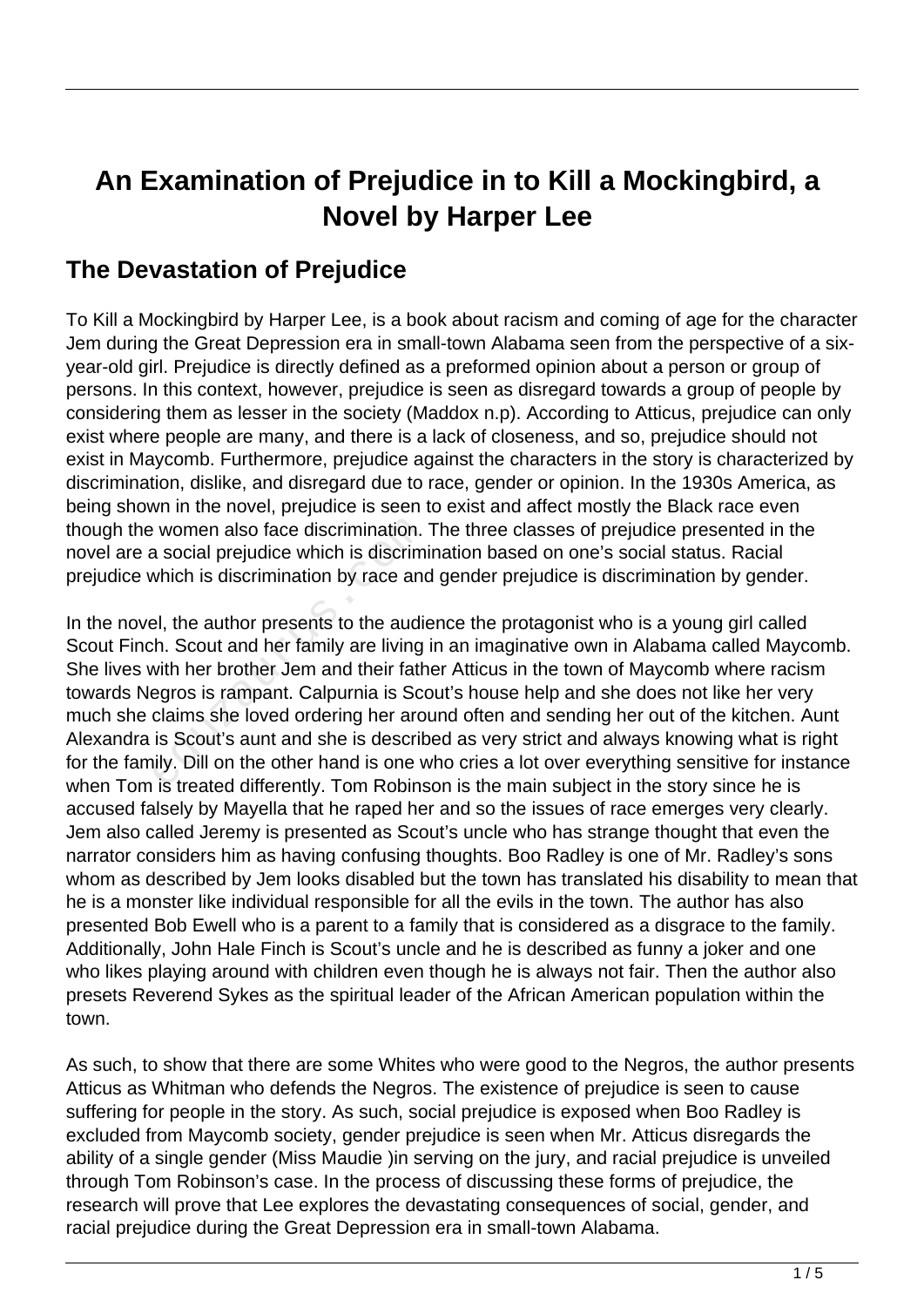Social prejudice is exposed through the exclusion of Boo Radley from Maycomb society and the poor treatment of Atticus Finch for defending an African-American. The novel exposes social prejudice when Jem describes Boo and says, "Boo was about six-and-a-half feet tall. He dined on raw [animals] that's why his hands were bloodstained. He had a long jagged scar on his face, rotten yellow teeth, popped eyes and drooled all the time" (Lee 11). Social prejudice is seen to exists when Lee shows that the entire town dislikes Boo due to his appearance leading to his exclusion from the others. When a person is prejudged due to how they look, then this is qualified to be prejudice (Maddox n.p). The people of Maycomb have concluded that all crimes are also attributed to him. Such conclusions are made of this character just because of the way he looks, such as him being an evil person is a classification of prejudice. Prejudice in most is also confirmed to arise where a person concludes that a person is capable of committing a certain act just because they are of a given kind. In other words, it is another form of stereotyping individuals. Consequently, due to such misinformation, Boo becomes an outcast without being found guilty. Furthermore, Boo's father is also displayed as one who discriminates against his son because he locks him up for the most of his life. Additionally, because he is always locked in and raised up by very cruel parents, the citizens of Maycomb are more suspicious of him. The appearance of Boo makes the townsmen have preconceptions of him without proof that he causes every evil that happens in the town. Hence it is a confirmation of prejudice within society. In a nutshell, the author, through the misconceived conclusion by the townsmen over Boo, confirms the existence of social prejudice.

Secondly, while still examining the subject of social prejudice, the townsmen react towards Atticus Finch when he decides to defend Tom who is an African American. He is seen to state that "I'm afraid our activities would be received with considerable disapprobation by the more learned authorities" (Lee 30). This statement shows that even within Atticus himself, he is aware that the community he lives in disregarded him because he decides to behave differently from the other White's. Furthermore, the story shows that he is also condemned by the community. This is evidence of social prejudice. Bloom also claims that prejudice can also be an act of discrimination against a person because they are different (39). The social prejudice, in this case, takes a very radical turn to the extent that this character risks his life all because he chooses to act differently. In this case, Atticus becomes the victim. He is disliked, he is hated, and he also suffers lack of love from his people due to his different opinion towards African Americans. nout proof that he causes every ev<br>on of prejudice within society. In a<br>by the townsmen over Boo, confi<br>while still examining the subject o<br>ch when he decides to defend To<br>raid our activities would be receiv<br>thorities" (Le

In brief, the author shows the suffering that these characters go through due to the prejudice that they face. For instance, the first character Boo, is excluded and always kept away from society by his father who locks him up. It is obvious that Boo suffers from lack of socialization and in addition to his cruel father, he grows up to be an antisocial individual who is lonely. Atticus on the other hand has to confront a mob that is ready to kill Tom and he puts his life in danger. He also suffers the lack of approval by his fellow white folks. Furthermore, his looks have made the town to brand him as evil. This social discrimination makes him a victim because when he is claimed to be the one causing evil, the children, as well as adults, dislike him. He thus suffers emotionally.

Gender prejudice is defined as discrimination based on gender. The novel exposes this through Aunt Alexandra's treatment of Scout, and through the jury's belief of Mayella's claims simply because she is a white woman. Scout is reproached when she plays with boys and she states this in the novel that, "I could not possibly hope to be a lady if I wore breeches; when I said I could do nothing in a dress, she said I wasn't supposed to be doing things that required pants"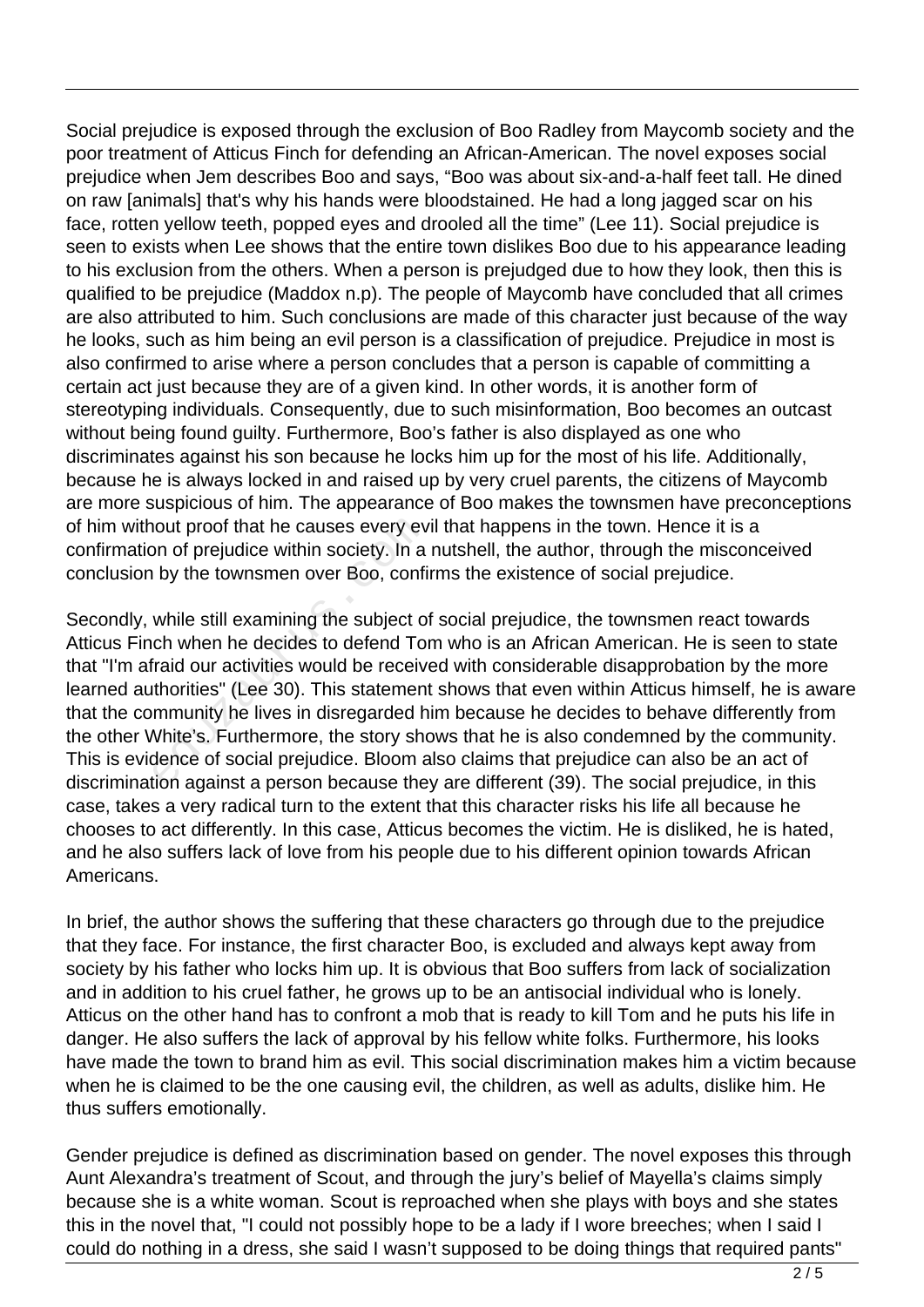(Lee 81). From this statement, there is a clear indication that Aunt Alexandra discriminates Scout for being who she desires to be. She considers her to be lesser of a female gender if she wants to play with boys and be in the company of them. This form of prejudice is gender prejudice because it is discrimination that is based on gender when Scout's aunt scold's her for mixing with an opposite gender (Milton 23). In fact, this statement shows that Aunt Alexandra is having a formed opinion on what girls and women should behave or the duties they should undertake. Aunt Alexandra's comments to Scout, illuminates how women also discriminate against gender when they consider that some things should be done by men and not by women. This is seen when Scout states that her aunt told her to avoid doing things that required "pants." In this case "pants" represents men's wear (Lee 81). In this case, gender prejudice has been seen to be propagated through the aunt's behavior of separating among genders

Prejudice is also seen in the case of the incident that happens between Mayella and Tom Robinson. Gender prejudice is exposed when the jury believes Mayella's claims simply because she is a white woman. In the novel the author narrates that, when giving his closing statement to the jury, Atticus is seen to clarify that the reason why Tom is in trouble is because the jury has believed Mayella based on the facts that she is a white woman (Lee 205). Therefore, Tom is victimized because he is a male Negro and this then qualifies to his victimization based on gender hence, the gender prejudice. Consequently, Mayella claims that Tom has raped her. In the end, by twisting the story to make Tom guilty, gender prejudice is seen and further revealed by the jury's reaction. Mayella believes that she can clean her conscience through victimizing Tom because in this society it is uncommon for relations to happen between people of different races (Milton 23). In other words, this is to make the readers aware that, Mayella is hiding her guilt and hence uses the existing discrimination against the Negros to protect herself. Furthermore, she knows that Tom is a man, the jury is highly likely to believe her story more than Tom's story. Through this incident in the novel, evidence of how women are always considered to be victims in cases of conflict between them and men is also illuminated. The consequences of gender discrimination are evidenced by psychological injuries to a child, like in Scout's case. When it comes to the case of Tom Robinson, the physical harm is the impact of social prejudice he could have been jailed or even beaten by the people, causing him physical harm. Tom is victimized because he is a<br>on based on gender hence, the ge<br>aped her. In the end, by twisting th<br>iurther revealed by the jury's react<br>e through victimizing Tom because<br>tween people of different races (N<br>vare that, M

Racial prejudice is exposed through the court case of Tom Robinson and through the reverse racism that occurs at Calpurnia's church when she brings Scout and Jem to service with her. Through Tom Robinson's trial, prejudice is exposed in the book. One type of the prejudice uncovered evidently in the novel To Kill the Mockingbird is the hatred that is extended to the blacks and the fear of violence outbreak that can take place such as lynching. In other words, the Negros are disliked by the White population, and whenever they have been found to have committed a crime, with or without proof, they are always victims and can lose their lives. This, in fact, is what encourages Mayella to victimize Tom knowing very well that the jury will be biased against him due to his race. Consequently, according to the book, the lynch mob took the law into their hands and denied the victim a fair court trial. A fair trial where the jury listens to each party is the basic form of justice to all. The lynch mob decides to kill Tom Robinson before he is tried in court (McKinnon, 432). The killing of Tom Robinson is an indication of underground violence that shows up before the case starts and racism instigates it. Also, the execution shows how the mob has a feeling that they can take the law into their hands and their freedom and right to kill those who are inferior to themselves. The prejudice against lesser people here is targeting the Negros who are considered as a lesser race. The lynch mob feels powerful as a group, which is the opposite feeling that could happen to each of them if they acted individually.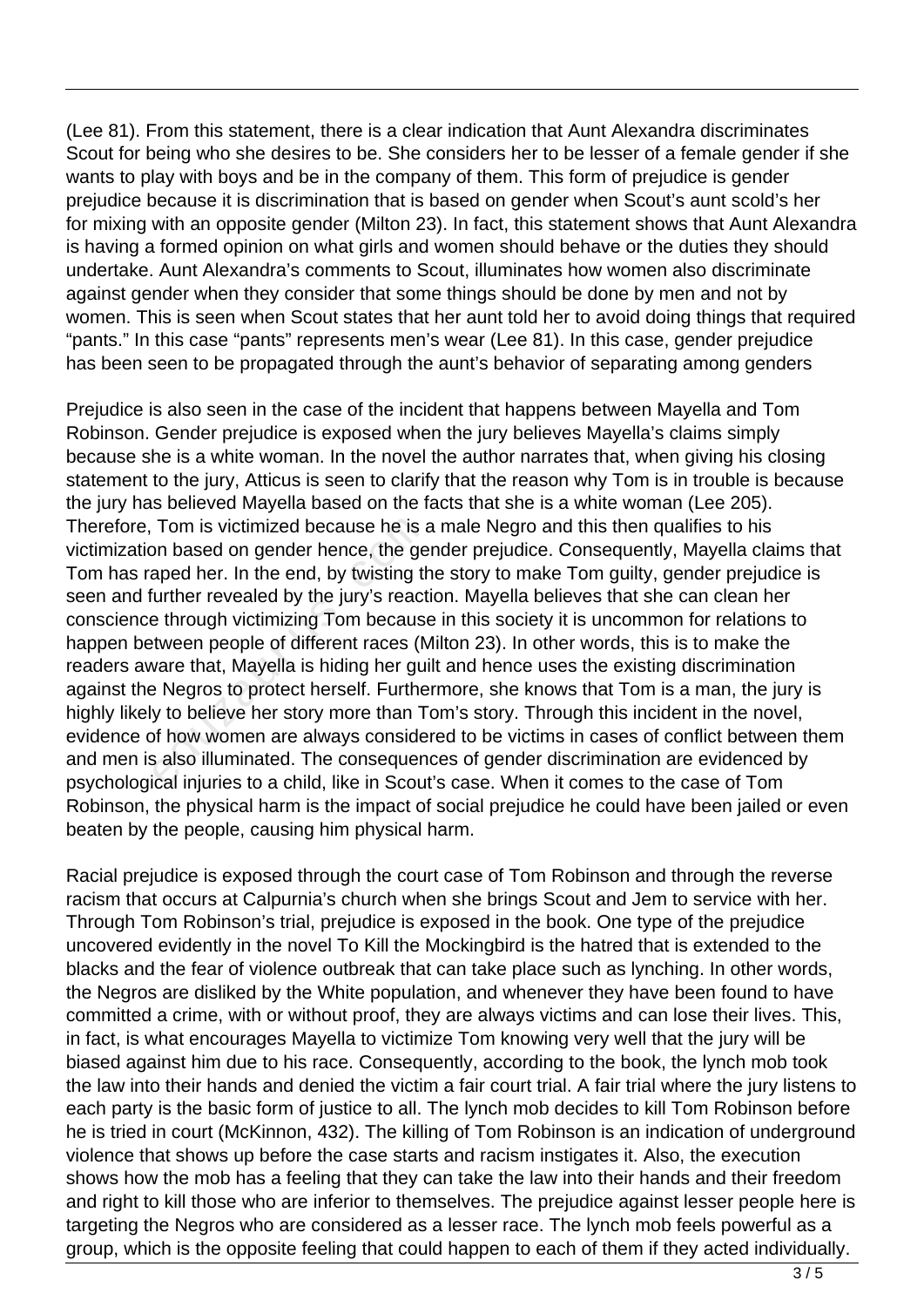Also, it is evident that the blacks are segregated in the courtrooms as well as public places and schools. While the whites get front seats in the courtrooms, the blacks are left to sit at the balconies, away from court scenes. This is evident in the book during Tom's trial; Dill, Scout, and Jem are in the black balcony. "Reverend Sykes came puffing behind us and steered us gently through the black people in the balcony. Four Negroes rose and gave us their front row seats." (Lee 170). Unlike the whites who respect no one, the blacks respect their vicar and the white kids accompanying them (McFarlin, 231). Even though the action presented in this context of the novel is a gesture of respect, it is also a gesture that reveals fear from the minority Blacks and shows pride form the majority, White. The African Americans who were seated in the front seats could have given their seats for the not willingly, but out of fear instead. On the other hand, if the Whites are not with pride and discriminative, they should then decline to take the offer. All the other evidence of prejudice in the society during the 1930s. Evidently, from the book, prejudice is exposed during Tom Robinson's trial. Prejudice and discrimination in court always affect the individuals who are always looked down upon or marginalized in a given society. It can be correct to say Judge Taylor is not a racist. Taylor asks Atticus to take on the case of Tom Robinson's case instead of leaving it to a junior who requires experience. It is evident that Tom Robinson is innocent, but the jury gives the verdict, guilty. Through this, the South American life is reflected during the time which the novel was set. Most people in the 1930s were racists, but obviously, there were those who were not racists. However, the nonracists were not strong enough to change the town and were scared to bring forth any change.

Racial prejudice is exposed through the reverse racism that occurs at Calpurnia's church when she brings Scout and Jem to service with her. This is the first case of racism that happens in the novel, and it ensued in Calpurnia's church. Calpurnia is home alone with the children of her employer, she is therefore thinking of what she should do with the children. She therefore thinks and finds that she does not want to send the children to church alone so she decides to go with them to the church she usually attends. When she arrives with the children at church, a member of the church who is a black gets irritated and wants her to leave with the children (Lee, 120). During this period, racial segregation is common. The blacks and whites attended different churches. Calpurnia stands by the children, and the church ends up siding with her. Reverend Sykes and other church members accept the Finch children (Macaluso, 281). Through this, it is exposed that racism was not one-sided. The blacks hated the whites the same way the whites did. The children accompanied by Calpurnia to church get a dozen of racism in the Negro church. After the church service, Scout wants to understand why Calpurnia "does nigger-talk to her folks, when she knows it's not right." (INSERT THEQUOTE) Calpurnia accepts she is black; however, she does not want to talk about it in details (Macaluso, 285). In this way, racism is exposed in church and also, an indication that the blacks do not accept themselves being black. erican life is reflected during the tire<br>
e racists, but obviously, there wer<br>
re not strong enough to change th<br>
judice is exposed through the reve<br>
Scout and Jem to service with he<br>
it ensued in Calpurnia's church. C<br>
sh

## **Conclusion**

In conclusion, Lee has explored the devastating consequences of social, gender, and racial prejudice during the Great Depression era in small-town Alabama. Based on the analysis made on the novel, it is apparent that social, gender, and racial prejudice during the Great Depression era in small-town Alabama was not only pronounced but also had devastating consequences. According to the book To Kill the Mockingbird, the prejudice and racism have been exposed in the way other characters are reacting towards the selected characters which are discriminated for one reason or the other. Furthermore, the results are seen affecting the society as a whole